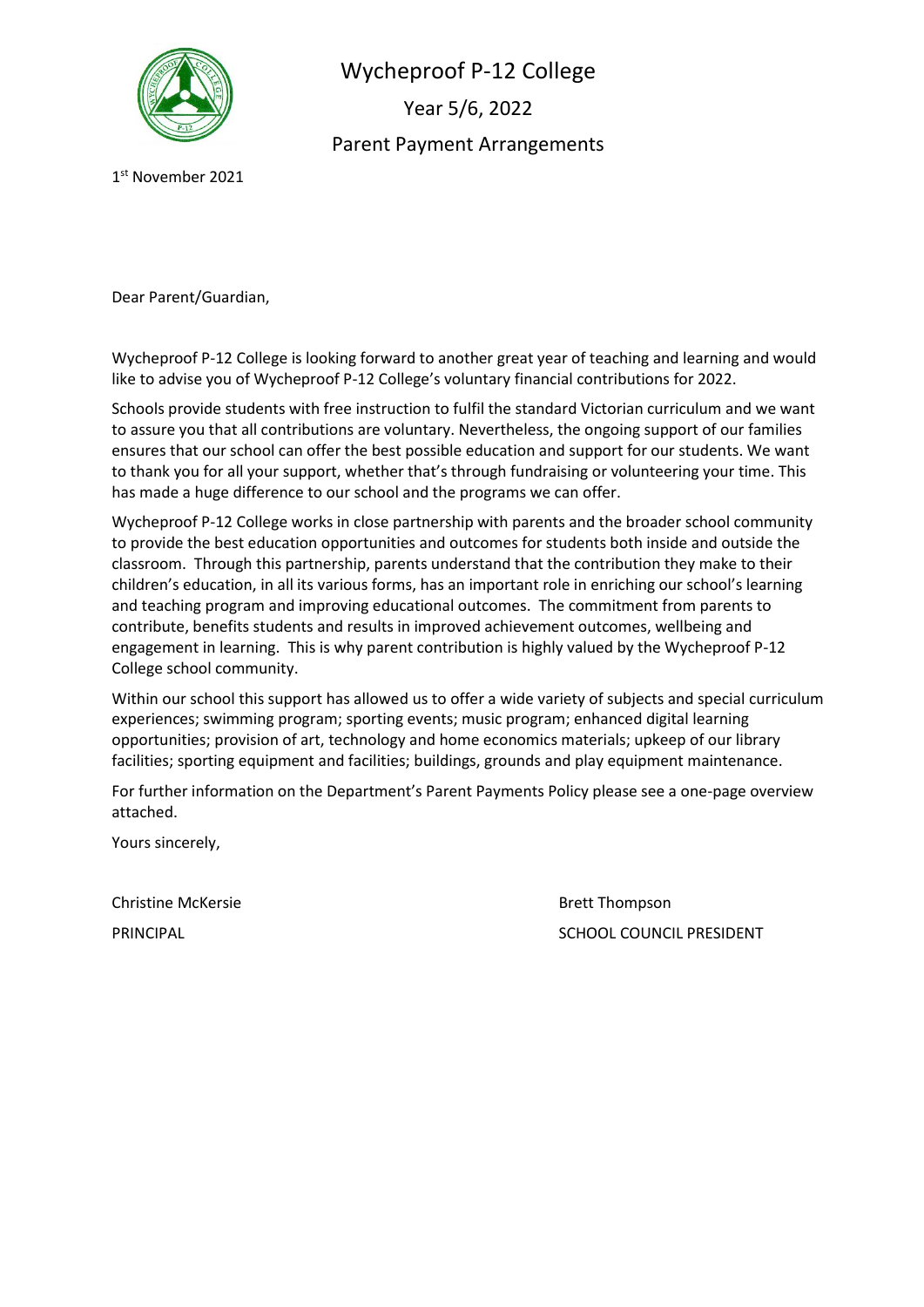

Year 5/6, 2022

## Parent Payment Arrangements

# **Student Name:**

### **Curriculum Contributions & Other Contributions**

*Curriculum Contributions* - Items and activities that students use, or participate in, to access the Curriculum.

*Other Contributions* - Non-curriculum Items and activities that students use, or participate in

#### **THESE ITEMS ARE VOLUNTARY**

| <b>Curriculum Contributions</b>                                                                                                                                                                                                                                                                                                                                                                                                       | Amount              |
|---------------------------------------------------------------------------------------------------------------------------------------------------------------------------------------------------------------------------------------------------------------------------------------------------------------------------------------------------------------------------------------------------------------------------------------|---------------------|
| Year 5/6 classroom consumables, materials, equipment<br>Soundwaves spelling workbook (\$17.00)<br>Maths Mate workbook (\$17.00)<br>Shared class materials, art supplies, technology materials, transport for sports<br>days, camps & excursions, cultural activities, reports, music lessons, diary, ICT<br>access & upkeep, library & classroom books, photocopying & printing for<br>student learning resources<br>Year 5/6 Netbook | \$143.00<br>\$85.00 |
| Year 5/6 Online Subscriptions<br>Mathletics (\$32.00)<br>$\bullet$<br>Maths Pathway (\$69.00)<br>English Stars (\$16.00)<br>Inquisitive (\$10.00)                                                                                                                                                                                                                                                                                     | \$127.00            |
| <b>Other Contributions</b>                                                                                                                                                                                                                                                                                                                                                                                                            | <b>Amount</b>       |
| Newsletter                                                                                                                                                                                                                                                                                                                                                                                                                            | \$20.00             |
| <b>Total Amount</b>                                                                                                                                                                                                                                                                                                                                                                                                                   | \$375.00            |

### **Educational items for students to own**

A list of recommended stationery items for students in Years 5/6 to purchase will be sent home at the end of Term 4.

*The school recommends you purchase a set of headphones for your child to individually own and use.*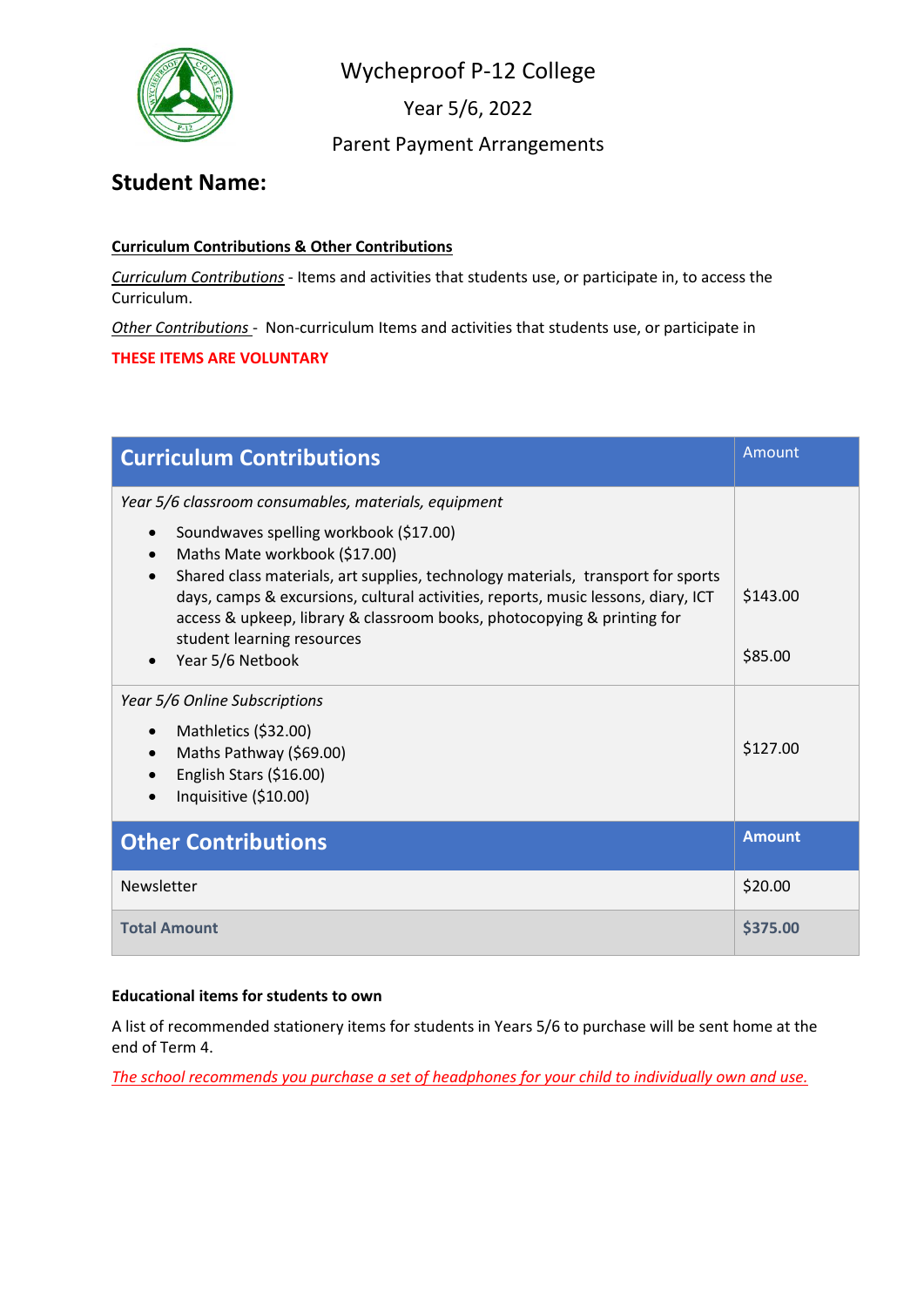

Year 5/6, 2022

## Parent Payment Arrangements

#### New payment procedures

- The Department of Education and Training has sought to clarify the Parent Payments Policy for 2022 to remove any ambiguity relating to parents' financial contributions to schools.
- Changes to how schools request contributions have been made accordingly.

#### Parent Payment Categories

- o **Curriculum Contributions** (previously known as Essential Student Learning Items) support items and activities that help deliver fundamental curriculum or subject learning e.g. General classroom materials and equipment. Curriculum Contributions are *Voluntary*.
- o **Other Contributions** (previously known as Voluntary Contributions) support the school's operation and function more generally e.g. Parent communication tools and school building enhancements. Other Contributions are *Voluntary*.
- o Payments for **Extra-Curricular Items and Activities** (previously known as Optional Items) provide for items and activities over and above what is needed to deliver fundamental curriculum learning. These *user-pays* contributions enhance the schooling experience for students e.g. Optional camps, excursions and events
- Internal invoicing and receipt practices have also changed in relation to the way contributions are processed. Schools will no longer send out invoices and statements for **Curriculum** and **Other Contributions**.
- Parents simply view contribution requests at the beginning of the year, then make their contributions using the payment methods provided.
- Parents may receive Invoices and statements for **Extra-Curricular Items and Activities**. These are often confirmed throughout the year for camps, excursions, special events and other activities or items.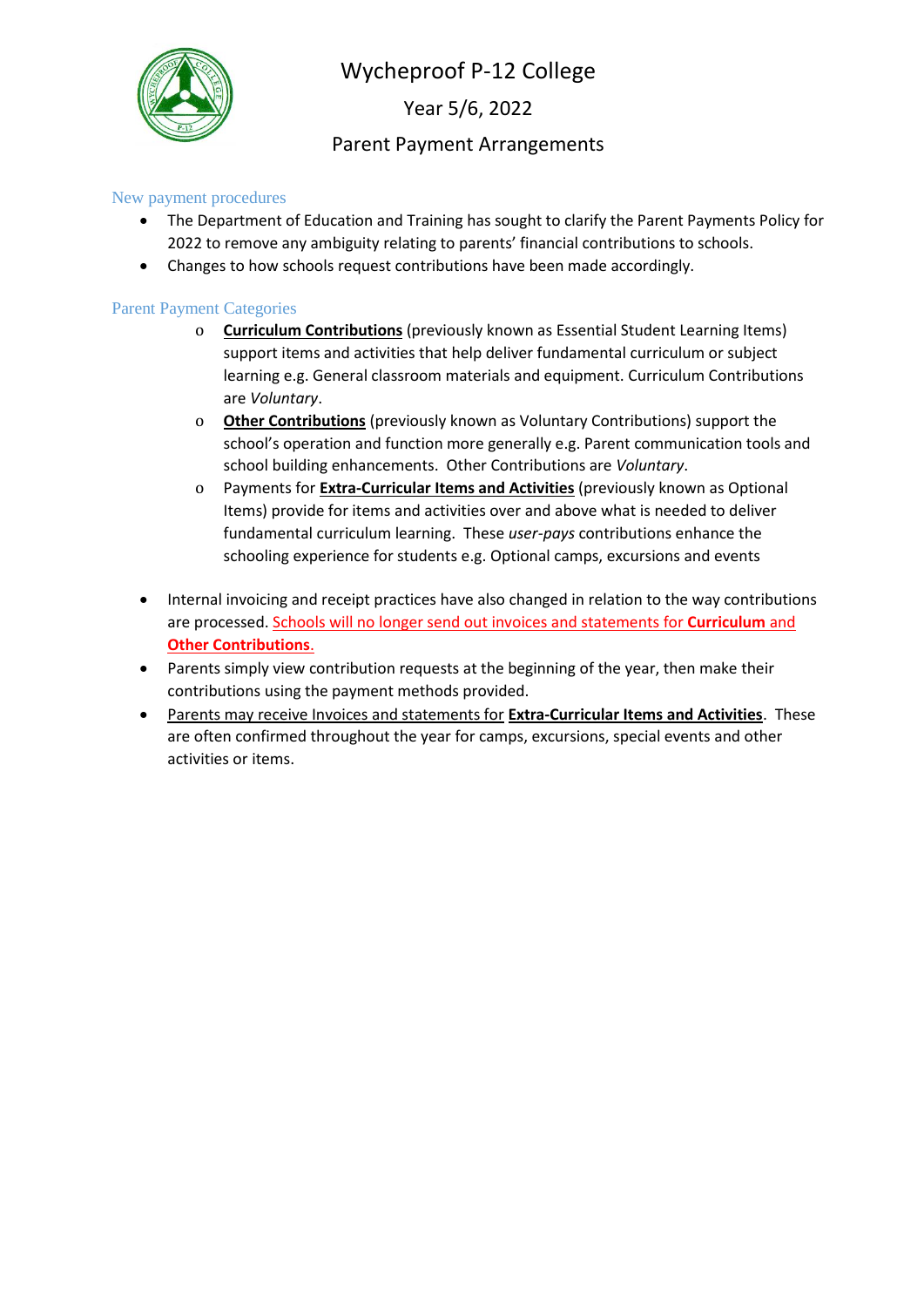

Year 5/6, 2022

Parent Payment Arrangements

#### **Extra-Curricular Items and Activities**

Wycheproof P-12 College offers a range of items and activities that enhance or broaden the schooling experience of students and are above and beyond what the school provides in order to deliver the Curriculum. These are provided on a *user-pays* basis. Families will be notified of these activities and the exact costs associated in advance.

The table below is used as a guide only.

| <b>Extra-Curricular Items and Activities</b>                                                                                                                                        | <b>Amount</b>    |
|-------------------------------------------------------------------------------------------------------------------------------------------------------------------------------------|------------------|
| Optional Year 5/6 Urban Camp, Melbourne 04.10.2022 to 07.10.2022                                                                                                                    | \$350.00 approx. |
| Optional Year P-6 Break-Up Party in Term 4                                                                                                                                          | $$10.00$ approx. |
| Optional Year 5/6 Music Equipment Hire                                                                                                                                              | <b>TBA</b>       |
| School Magazine: Each family will be issued with ONE school magazine,<br>FREE of charge with compliments from School Council. Extra magazines<br>may be purchased for \$25.00 each. | \$25.00          |
| <b>Total Extra-curricular Items and Activities</b>                                                                                                                                  |                  |

**Families will be issued with an invoice for items listed in this table if it is relevant to your child.**

*Do not send payments for Extra Curricular Items and Activities UNLESS you receive an invoice.*